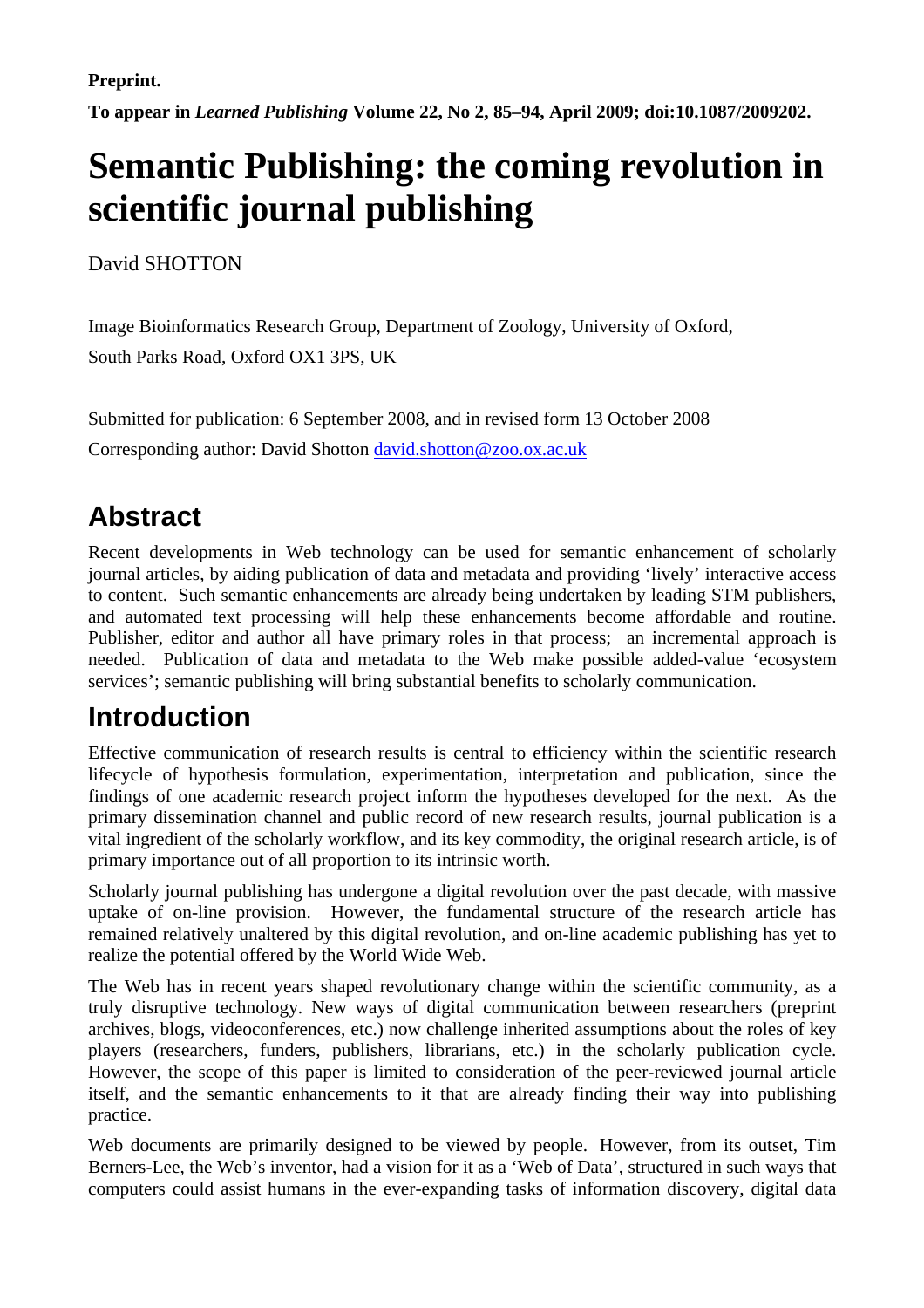integration and knowledge management. Despite considerable initial over-hyping, this 'Semantic Web<sup>, 1; 2</sup> (http://www.w3.org/2001/sw/) is now starting to deliver real benefits<sup>3</sup>. It does not require complex artificial intelligence to interpret human ideas, but 'relies solely on the machine's ability to solve well-defined problems by performing well-defined operations on well-defined data<sup>2</sup>. As Berners-Lee prophetically stated in 2001, 'The semantic web will profoundly change the very nature of how scientific knowledge is produced and shared, in ways that we can now barely imagine.' These benefits are now being made possible by providing machine-readable metadata for journal publications and other data sources, using agreed Semantic Web standards that permit computers to assist in the tasks of information discovery and integration.

However, while the use of Semantic Web technologies can certainly contribute importantly to semantic publishing, and were used in the work described below, semantic publishing itself is much broader, and includes, for example, more effective use of that most basic and mundane of all Web features, the hyperlink, and the intelligent use of interactivity by exploiting the capabilities of Javascript.

In the present context, I define 'semantic publishing' as anything that enhances the meaning of a published journal article, facilitates its automated discovery, enables its linking to semantically related articles, provides access to data within the article in actionable form, or facilitates integration of data between papers. Among other things, it involves enriching the article with appropriate metadata that are amenable to automated processing and analysis, allowing enhanced verifiability of published information and providing the capacity for automated discovery and summarization. These semantic enhancements increase the intrinsic value of journal articles, by increasing the ease by which information, understanding and knowledge can be extracted. They also enable the development of secondary services that can integrate information between such enhanced articles, providing additional business opportunities for the publishers involved. Equally importantly, readers benefit from more rapid, more convenient and more complete access to reliable information.

# **The current state of on-line journal publishing**

### *Advantages*

For the publisher, on-line electronic manuscript submission obviates the need for traditional typesetting from printed manuscripts; if the journal is entirely on-line, there is no need for printing and physical distribution either. Peer reviewing is accelerated because postal delays are taken out of the equation, and electronic publication permits faster production, cheaper publication costs and easier distribution. It also enables commercial alternatives to single journal subscriptions, including Big Deals, Pay per View, and virtual journals, and provides the opportunity to create added-value search, browse and summarization services. For authors, the benefits of on-line manuscript submission and revision are significant, while the easing of page limits for purely on-line journals, and the possibility of publishing supplementary information, means that additional data can be published that would formerly not have seen the light of day. Readers benefit from the increased ease of access to on-line journals, revolutionizing reading habits that no longer have to be synchronized to the opening hours of the print library. Efficient alerting and search services obviate the need to scan journal contents pages, and reference linking via DOIs (Digital Object Identifiers; http://www.doi.org/) assists exploration and knowledge acquisition.

### *Disadvantages*

However, the benefits of on-line publication come at a cost. Publishers need competent ICT staff to keep abreast of rapidly developing technology, placing small publishing houses at a competitive disadvantage, while managing such change at any scale in what traditionally has been a fairly conservative industry can be uncomfortable. The effect on authors is surprising: despite easy online access to a greater variety of journals, they have developed tunnel vision, citing articles that are less diverse and more recently published than was the case in the days of purely paper-based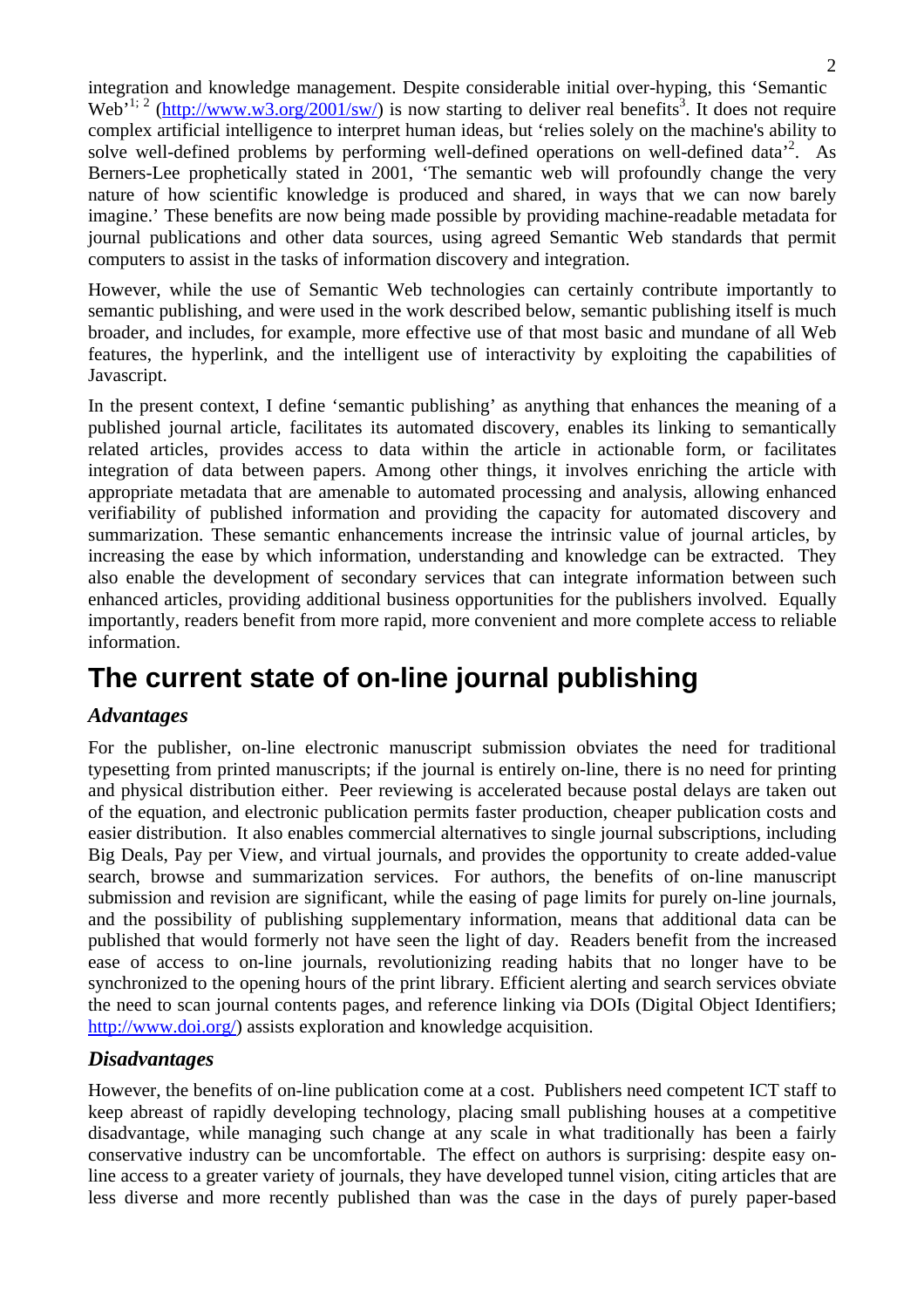journals, since they are undertaking less journal browsing that was formerly necessary for knowledge discovery<sup>4</sup>. Readers face a different problem, since they have access to vastly more journals than ever before, which contributes to the ever-increasing data deluge with which they have to cope, while librarians, finding their traditional roles being progressively bypassed by online resources, are having to reinvent themselves as the knowledge navigators of the digital age.

### *Shortcomings*

*PDF* On-line versions of journal articles are either presented as conventional HTML Web pages, generally with little in the way of semantic mark-up, or are delivered as PDF files. As the electronic embodiment of the printed page, the PDF document is both familiar and easy for humans to read, but it is antithetical to the spirit of the Web, being static rather than interactive, and difficult for machines to read, thus inhibiting the development of services that can link information between articles.

*DOIs* Articles are increasingly being assigned DOIs, but this convenient standard is not being fully exploited to provide live links from on-line citing articles to the cited articles in their reference lists, despite the fact that anything that increases click-through to other articles reciprocally enhances journal usage. More generally, insufficient use is made of hypertext links to provide readers with access to other useful information sources.

**Supplementary material** The ability to publish supplementary material with a journal article is of undeniable benefit. However, the lack of standards between journals, the less than rigorous quality control, and the inability of Web search engines to access and index much supplementary material, mean that its use is sub-optimal, often being of value only in the context of the article itself.

*Mark-up, data and metadata* With a few shining exceptions, on-line journals currently provide no semantic mark-up of text that would facilitate increased understanding of the underlying meaning. Perhaps their most significant shortcomings are that there is little or no access to the data contained within them in actionable form, or to metadata describing the articles themselves. So much more could be done: while simple metadata may facilitate discovery of an article, suitable semantic mark-up of results within an article could enable automated meta-research, i.e. the undertaking of truly novel science.

# **The feasibility of routine semantic publishing**

## *What publishers are already doing*

Several publishers and other stakeholders have already taken the lead in showing what can be done:

*Downloadable XML* Some publishers, such as the Public Library of Science (PLoS), already make their publications available as downloadable XML, in addition to PDF.

*Downloadable datasets* Perhaps the clearest example of a publisher providing access to raw numerical data, by permitting downloads of spreadsheets, is given not by an STM publisher but by *SourceOECD* (http://www.sourceoecd.org/), the On-line Library of Statistical Databases, Books and Periodicals of the Organisation for Economic Co-operation and Development (OECD; http://www.oecd.org/). Not only do their on-line statistical tables have an Export Excel tab that creates and downloads an Excel spreadsheet from the data currently being observed, but also includes the ability to produce dynamic graphics under the control of the user, which can bring the data alive visually.

*Working with images, audio and video* The *New England Journal of Medicine* (*NEJM*) has a highly interactive web site (http://content.nejm.org/) showcasing new articles, but also providing a variety of audio and video publications, an image challenge (http://image-challenge.nejm.org/) that challenges readers to make correct medical diagnoses from displayed images, and 'drag and drop'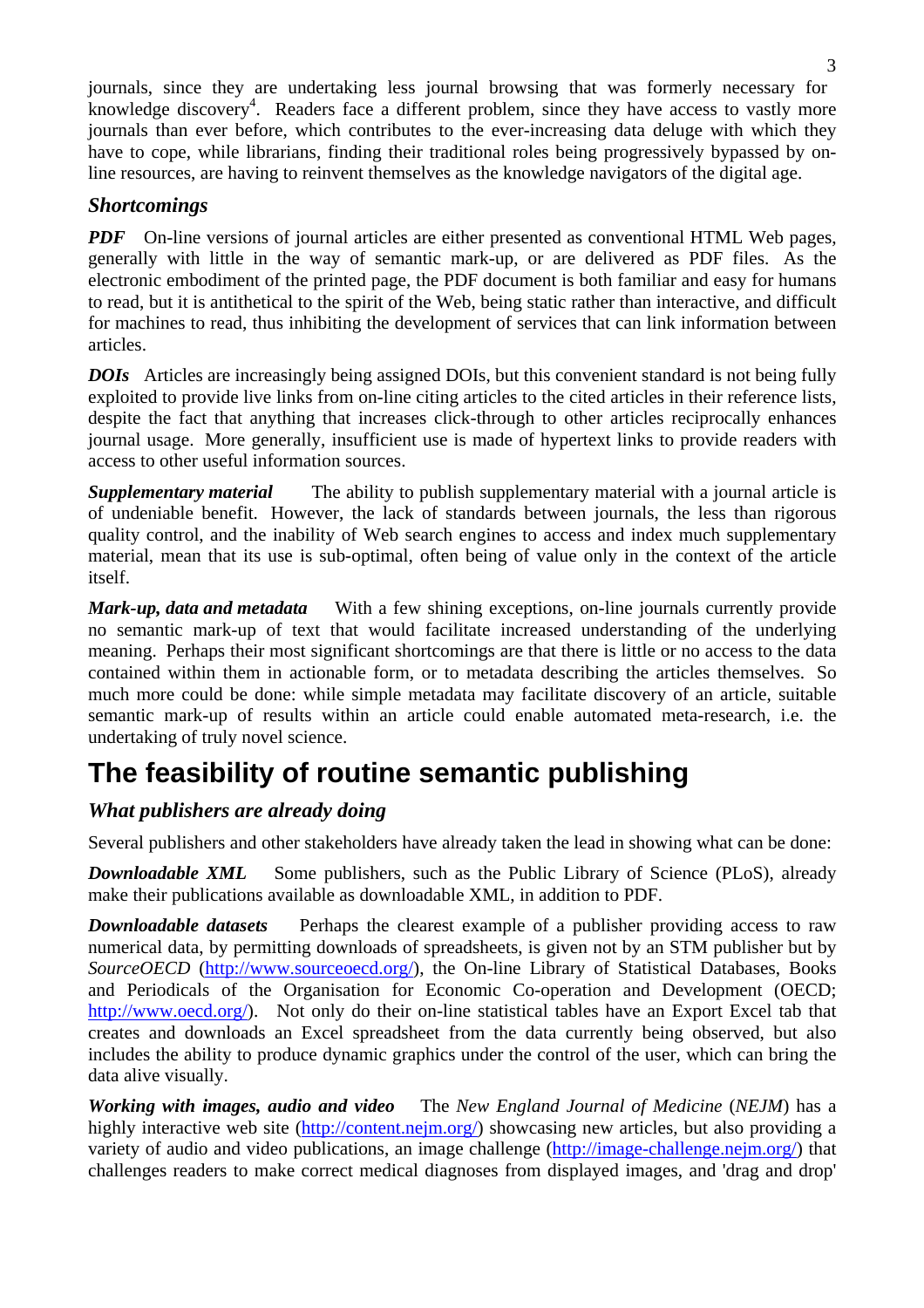images that make it easier for readers to create PowerPoint presentations from published journal images.

*The tabbed article* On the *NEJM*'s beta site (http://beta.nejm.org/), the publisher is 'pursuing new ideas in publishing and showcasing innovative ways to present information for use in medical education, research, and clinical practice'. Here a new tabbed interface is provided to the journal article, in which different parts of the article can be selected using tabs, thereby attempting to break away from the traditional linear narrative. Disappointingly, these tabs are presently limited to 'Abstract', 'Article' and 'References', with no breakdown of the article into Introduction, Methods, Results, etc., and these tabs scroll out of sight when reading down the page. The equivalent sectional functionality provided by the non-scrolling link set at the top of the enhanced *PLoS Neglected Tropical Diseases* article (http://dx.doi.org/10.1371/journal.pntd.0000228.x001), described by Shotton et al.<sup>5</sup> and discussed below, provides much better functionality while occupying less screen real-estate.

*Reference management* The Nature Publishing Group provides a free on-line reference management tool for clinicians and scientists, *Connotea* (http://www.connotea.org/about), that enables one quickly and easily to save, organize, tag, share and download bibliographic references. This has the particular advantage of auto-completion of the bibliographic record if given a DOI, or if the item is from a list of major publishers.

*Structured Digital Abstracts* Many journals now break up their normal Abstracts into sections, typically *Background*, *Methodology/Principal findings*, and *Conclusions/Significance*. However, Structured Digital Abstracts are something quite different, being machine-readable summaries of the key data and conclusions of articles. Following papers by Seringhaus and Gerstein<sup>6</sup>, Gerstein et al.<sup>7</sup> and Seringhaus et al.<sup>8</sup> concerning their desirability, the editors of *FEBS Letters*, in collaboration with their authors and the curators of MINT Database (http://mint.bio.uniroma2.it/) that records details of protein-protein interactions extracted from published papers by expert curators, recently implemented Structured Digital Abstracts for *FEBS Letters* papers describing protein-protein interactions. These Structured Digital Abstracts are XML-encoded summaries appended to the articles' conventional abstracts, detailing the names of the interacting proteins, with unique protein identifiers and links to MINT and Uniprot, the Universal Protein Resource (http://www.uniprot.org/), and the types of protein-protein interaction involved, defined from the HUPO Proteomics Standards Initiative's Molecular Interaction (MI) Controlled Vocabulary (http://www.psidev.info/index.php?q=node/31). Between April and December 2008, 63 papers have so far been published in the *FEBS Letters* with SDAs. The *FEBS Letters* SDA is based on the MIMIx standard (Minimum Information required for reporting a Molecular Interaction experiment; http://www.mibbi.org/index.php/Projects/MIMIx), developed by experts in the protein interaction field, one of several minimal information ontologies that have recently been developed as part of the MIBBI Project (Minimal Information for Biological and Biomedical Investigations; http://www.mibbi.org/ $\rho^9$ . If other journals are to develop SDAs specific for their domains of interest, these will, for interoperability, need to be based on similar Minimum Information standards.

*Semantic mark-up of text* The Royal Society of Chemistry's journals, for example any recent paper from *Molecular Biosystems* (try http://dx.doi.org/doi:10.1039/b613673g), offer an Enhanced HTML version in which a user toolbox is provided as a semi-transparent overlay at the top righthand corner of the article. Among the tools presented there is the ability to highlight the text with terms from the IUPAC Compendium of Chemical Terminology - the 'Gold Book', from a dictionary of chemical compounds, and from a number of relevant ontologies: the Gene Ontology (GO), the Sequence Ontology and the Cell Type Ontology. When the reader clicks on any one of these highlighted terms, he is taken to a separate page providing relevant information and links. For a GO term, this includes the definition of the term, its GO ID number, a list of synonyms and a list of other RSC articles referencing this term, while for a chemical name it includes a structural diagram of the chemical, a list of synonyms, its IUPAC International Chemical Identifier (InChI code;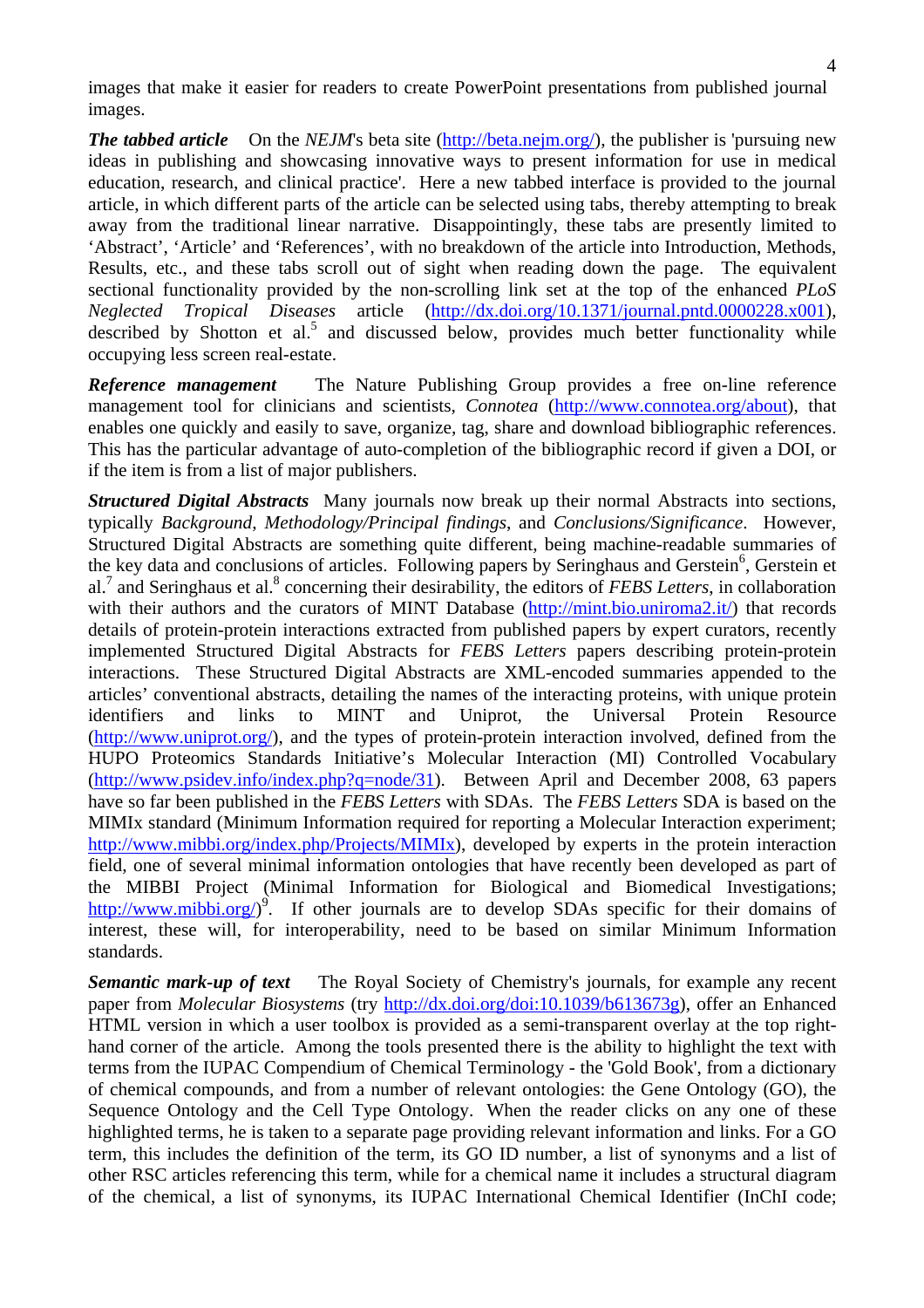http://old.iupac.org/inchi/), a downloadable XML file describing the chemical using the Chemical Mark-up Language (http://cml.sourceforge.net/), and links to search for this chemical in *PubChem* and *SureChem* patents. This development, known as the *RSC Project Prospect*, won the 2007 ALPSP/Charlesworth Award for Publishing Innovation, and is thought to be the first major application of Semantic Web technologies in science publishing.

*Acknowledging the need to do more* Perhaps the clearest acknowledgement that STM publishers need to do more in terms of enriching their current journal offerings, to utilize more fully the great potential of the Web, came recently from Elsevier, who launched two competitions, Article 2.0 and the Elsevier Grand Challenge. The Article 2.0 competition (http://article20.elsevier.com), for total prize money of \$4,000 (first prize \$2,500), provided access to approximately 7,500 full-text XML scientific articles (including images) and challenged contestants, in very general terms, to use these to 'demonstrate how scientific research articles should be presented on the Web to meet their needs', including integrating the article into existing applications or combining it with other web service APIs. The Elsevier Grand Challenge: Knowledge Enhancement in the Life Sciences (http://www.elseviergrandchallenge.com/ ) was similar but grander, as the name implies, and was described as a contest 'to improve the way scientific information is communicated and used'. Here the total prize money was \$50,000 (first prize \$35,000) and competitors, given open access to Elsevier's life science journal corpus and databases, were required to submit a demonstration and a paper describing and prototyping a tool 'to improve the interpretation and identification of meaning' in on-line journals and text databases relating to the life sciences. In both cases, Elsevier sought to obtain ideas for semantic enhancement from the larger community that they could then use to enhance the value of their publications, requiring from participants the right of first refusal for the exclusive commercial development of any finalist's submissions. That Elsevier chose to invest in these contests is witness to the fact that we are in the opening phases of a scientific publication revolution.

#### *Reflections on our own work of semantic enhancement*

In Shotton et al.<sup>5</sup> we describe the semantic enhancements that we have made to a recent article by Reis et al.10 from the journal *PLoS Neglected Tropical Diseases* (*PLoS NTD*), to demonstrate the range of possibilities that publishers should be considering. The semantically enhanced article can be found at http://dx.doi.org/10.1371/journal.pntd.0000228.x001, with on-line technical descriptions provided at http://dx.doi.org/10.1371/journal.pntd.0000228.x009. These semantic enhancements include live DOIs and hyperlinks, semantic mark-up of textual terms with links to further information, interactive figures, and a re-orderable reference list, and two novel types of semantic enrichment: Citations in Context using a Supporting Claims ToolTip, and Tag Trees. We created a document summary containing document statistics; a study summary, a tagcloud and tag trees of the marked up named entities, and a numerical analysis of the citations within the article. The study summary itself, which is the human-readable equivalent of a structured digital abstract, specifies the disease studied, its causative agent, the purpose of study, and the number of human subjects involved; the indicator of prior infection and the assay used to detect it; the dates of the study and the name and location of the study site; and the study's principal findings. In addition, we published downloadable spreadsheets containing data from within the article, enriched these with provenance information, and demonstrated various types of data fusion (mashups) with information from other research articles and with maps. We also published machine-readable metadata both about the article and about the references it cites, for which we developed a Citation Typing Ontology, CiTO (http://purl.org/net/cito/).

These enhancements required about ten person-weeks of effort, most of which was taken in understanding, deciding and prototyping exactly what to do and how best to do it, since this was a new area of endeavour for us. For the publisher, the real questions arising from this work are whether the added value achieved was worth the effort invested, and which if any of these enhancements could be brought into mainstream STM journal publishing in an affordable manner. While we, for the purpose of this demonstration, undertook this work manually and post-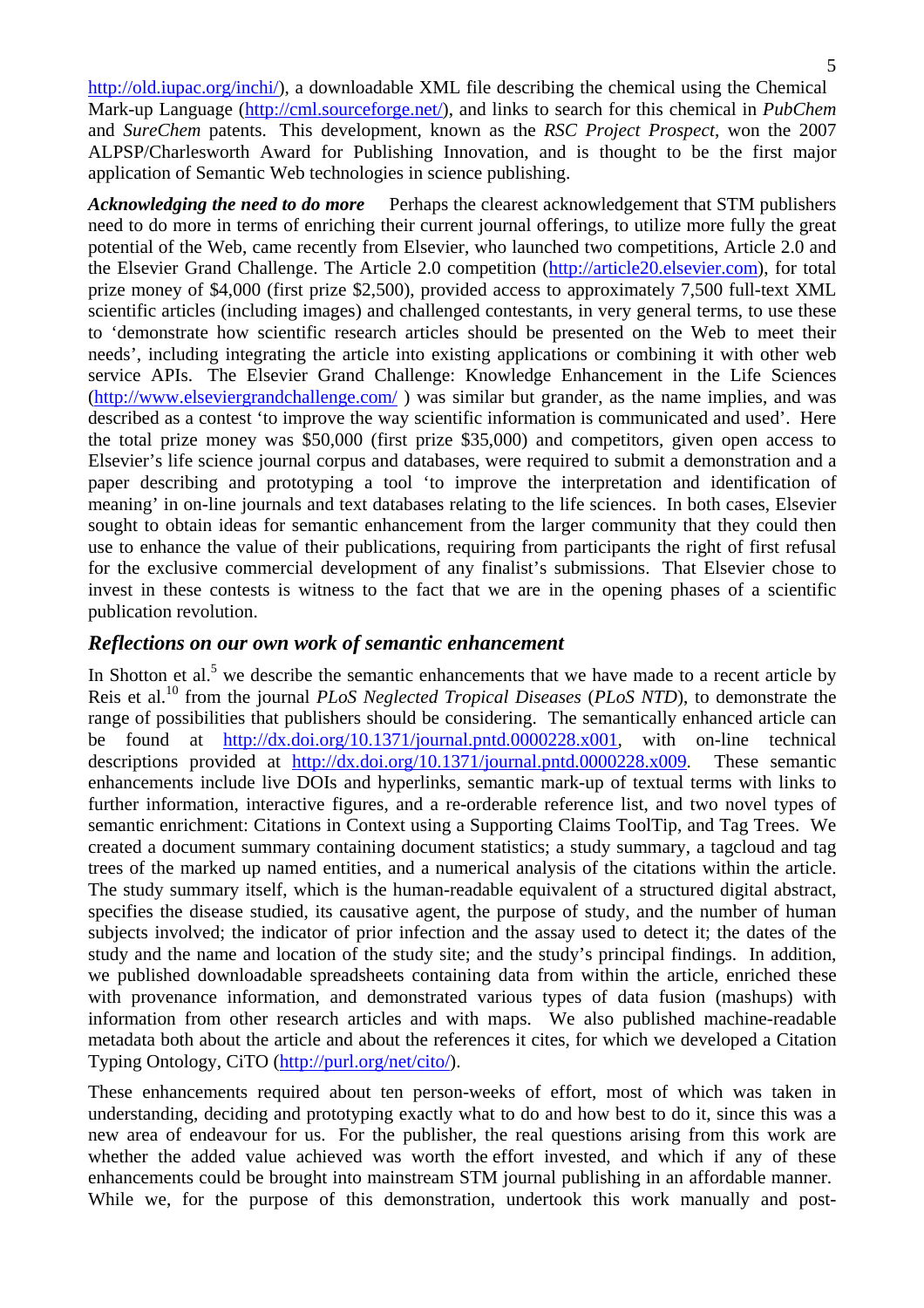publication, one key to answering these questions is to consider which enhancements could be provided by publishers and editors, which by authors, and which could be automated.

#### *Publishers' roles in semantic publishing: freeing data*

The Brussels Declaration on STM Publishing (http://www.stm-assoc.org/brussels-declaration/), published in November 2007 by the international scientific, technical and medical (STM) publishing community, states:

STM publishers are committed to change and innovation that will make science more effective, and believe that raw research data and datasets submitted with a paper to a journal should, wherever possible, be made freely accessible to other scholars.

In subscribing to this, STM publishers have already aligned themselves with the aims of semantic publishing, and are seeking ways to implement these commitments in an affordable manner. Lest some subscription-access publishers be anxious about giving away information associated with their published articles, it may be instructive to look at three examples where giving away data and metadata has brought financial benefit.

- The first is the most obvious. Many STM publishers, particularly in the life sciences, have for years been making the bibliographic 'header' information and the abstract of each published article freely available to services such as PubMed, bringing incalculable benefits in terms of on-line search services allowing readers more easily to find the articles in which they are interested. It is impossible now to imagine an age when that was not so.
- The second is presented by Amazon, which has an open API (http://www.programmableweb.com/api/amazon-ecommerce)and makes freely available all its book metadata, thereby gaining substantial revenue on subsequent click-throughs from third party services to purchase books.
- The third is described in the influential report of Weiss<sup>11</sup>, who contrasts the fundamental differences in the policy and funding models for public sector information - exemplified by meteorological data - in the USA as compared to Europe, a region of comparable size and governmental investment in weather forecasting. The USA embraces a policy of unrestricted free access to such public sector information, while meteorological agencies in Europe treat their information holdings as commodities used to generate short-term revenue by their sale. The result of the US 'open access' model has been the rapid growth of secondary information services unfettered by copyright or other restrictions, that has not occurred in Europe due to the restrictive government 'subscription access' information practices. As a result, European information service providers are increasingly frustrated at the competitive advantages enjoyed by their American counterparts, while the US Treasury accrues taxes from the secondary publishing and service activities that far exceed any revenues generated in Europe through 'cost recovery' sales of meteorological information.

So what data should the publishers be making freely available? Clearly they should provide the datasets that underlie the figures and tables in their articles, and machine-readable provenance information about the article itself. But machine-readable reference lists should also be made available, so that citation networks can be created, analysed and used to promote reader traffic to both citing and cited articles, to the benefit of the publishers concerned. Furthermore, publishers already have extensive sectional mark-up for their articles within the XML created during the publication process, many using a recognized *de facto* international standard, the National Library of Medicine's XML document format. It would be hugely advantageous if this information was also made available on line, rather than being discarded upon creation of PDF versions of the articles.

Fortunately, with the introduction of the new ACAP open standard (Automated Content Access Protocol; http://www.the-acap.org/) that enables publishers to express terms under which automated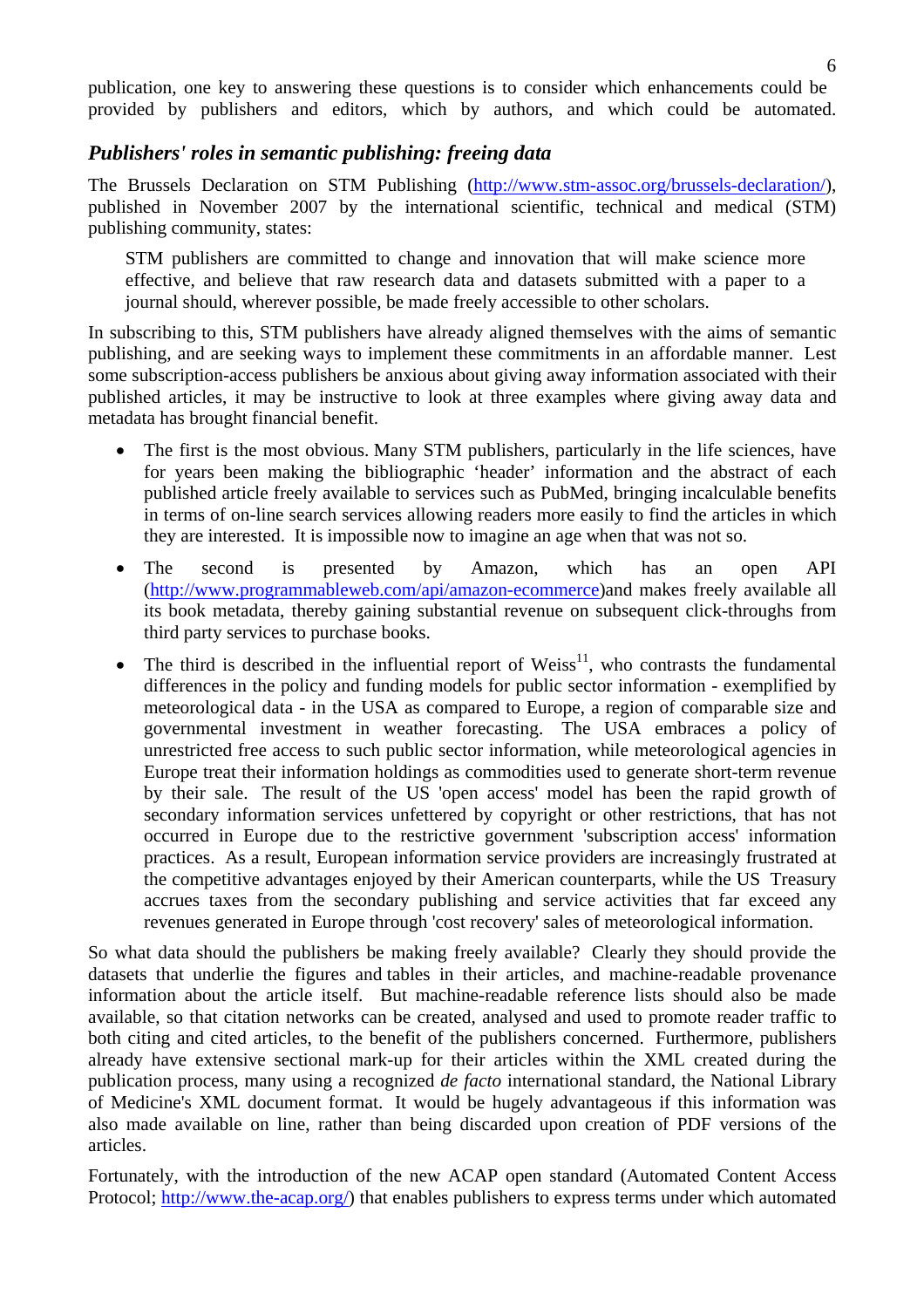access to website content can be regulated, and the increasing employment of Creative Commons licenses regulating rights for reuse, publishers have the means to specify clearly which data are to be made freely available. The open question of who should host the data published to the Web in this manner – whether publishers should each host the datasets relevant to their own publications, or whether there should be independent data repositories, equivalent to SourceForge (http://sourceforge.net) for open access software – will be decided in practice, but this is a secondary concern. The important thing is to get the relevant data onto the Web, no matter where they are hosted!

#### *Editors' roles in semantic publishing: using domain expertise*

The Royal Society of Chemistry's prize-winning Project Prospect relies heavily upon the domain expertise of its editors. Its Editorial Production Systems Manager, Richard Kidd, said 'To a great extent success is due to our technical editors, who have developed new skills to judge the meaning and context of terms - as they're experienced highly qualified chemical scientists, we feel that this is a great application of their skills and knowledge.' It is perhaps a tribute to this 'coming home' of editors to their academic roots that the 2007 impact factors for RSC Journals showed significant increases, reflecting in part the fact that the added value of these semantic enhancements is increasing the attractiveness of the RSC journals to both contributors and readers. How widely could this model of intensive editor involvement in semantic enrichment be spread to other journals?

#### *Authors' roles in semantic publishing: imparting tacit knowledge*

Authors know better than anyone else their domain of discourse, and the position of their article within it. Only the authors really know why they cite particular papers in their articles in preference to others, and the nature of both the citations and the cited articles. If that tacit knowledge could be captured using an on-line reference annotation tool such as Connotea, a modification to EndNote or a new plug-in for Word, using terms from the Citation Typing Ontology, the work of developing typed reference lists would essentially be done.

Microsoft has already developed a plug-in for Word 2007 (http://tinyurl.com/5szjly) to permit reading and writing of XML-based documents that comply with the National Library of Medicine's XML document format shared by many publishers and by PubMed Central. Additionally, Microsoft has just published a second plug-in permitting ontology-based semantic mark-up of named entities (http://tinyurl.com/abc4c7). Routine use of these would enable authors to add both structural and semantic mark-up to articles with minimal effort.

Furthermore, authors keep their raw data in spreadsheets, and could, if requested to do by the journal, easily submit these with their manuscripts for Web publication. Thus, given the correct tools and incentives, authors could create much of the semantic metadata required during the course of article writing, with marginal additional effort.

#### *Automated entity recognition and links to ontologies: the role of text mining*

To enable mark-up of content to scale cost-effectively across the publishing world, it would be necessary to automate it. We experimented with the use of two automated systems to identify semantically meaningful terms in one article, Reis et al.<sup>10</sup>, Our trial of the uBio Taxon Finder Web service for finding taxonomic names (http://www.ubio.org/index.php?pagename=xml\_services) was highly successful. It found every instance of taxonomic names in the *PLoS NTD* text ('*Leptospira*', '*Leptospira borgspetersenii*', '*Leptospira interrogans*', '*Leptospira kirschneri*', '*Rattus norvegicus*'), but also returned one false positive, 'Strina', the name of one of the authors of Reference [52] in that article, showing that some human supervision is required. The uBio findIT algorithm did even better, also finding abbreviated forms (e.g. '*L. interrogans* serovar Autumnalis'), but with more false positives. Using the free Reuters OpenCalais automated text mining service (http://www.opencalais.com/) was less successful - while this was excellent at recognising persons, place names and institutions, as might be expected, it performed poorly for domain-specific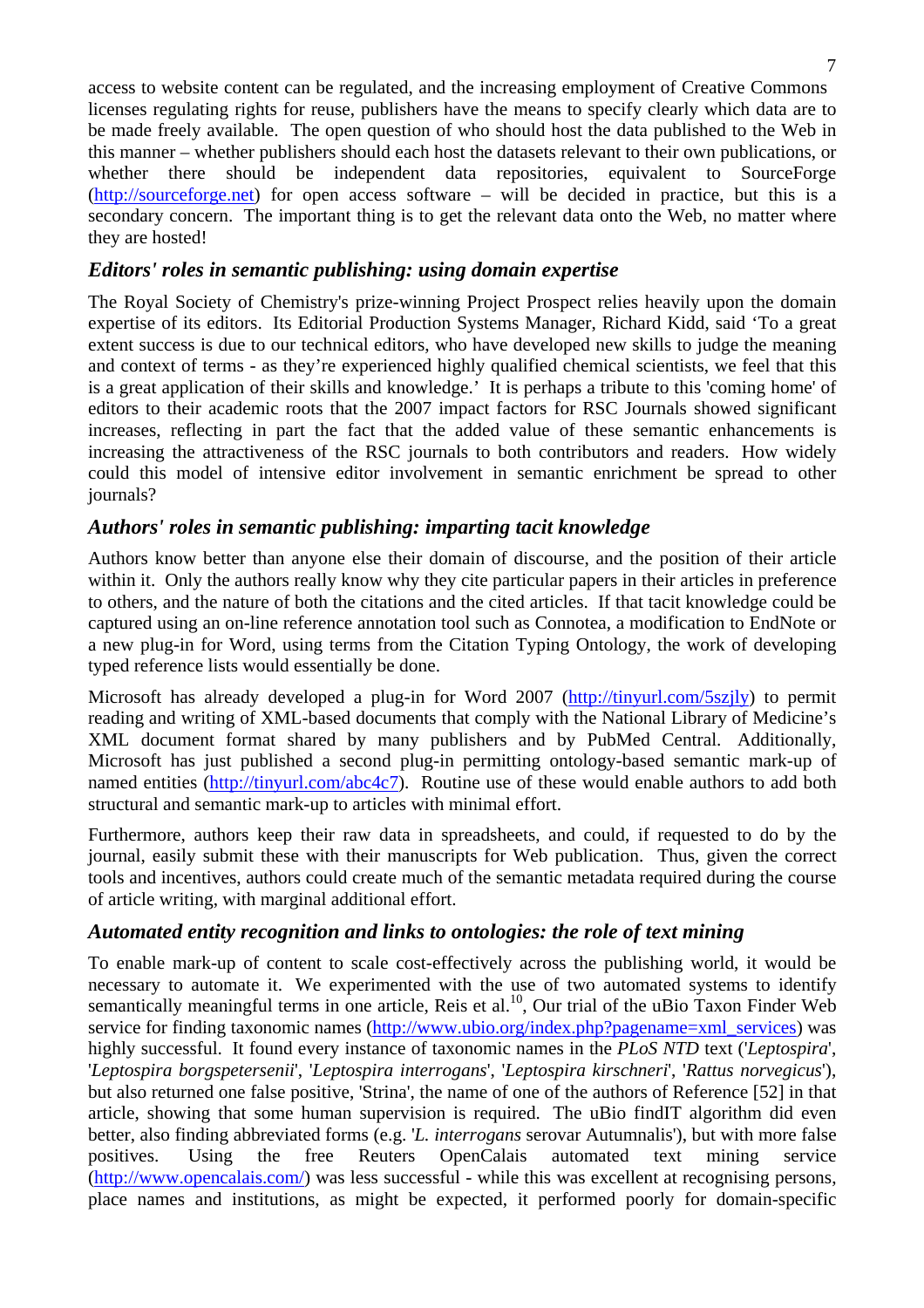biological terms, either failing to recognise them or classifying them incorrectly: for example, 'antibodies' were classified as a form of technology.

Other more sophisticated text mining and natural language processing tools are currently being developed to recognise textual instances and link them automatically to domain-specific ontologies. For example, the open source application AKTive Media (http://www.dcs.shef.ac.uk/~ajay/html/cresearch.html) will enable other occasions of instances, identified by the user of ontology terms from one or more specified ontologies or controlled vocabularies, to be automatically marked up across a whole corpus of documents, doing so in a provisional manner that then permits the author or editor to confirm or cancel each assignment. This may prove more difficult in some fields (e.g. genetics), where nomenclature is ambiguous, than in others.

Our own experience in marking up the *PLoS NTD* article clearly showed the requirement for human intervention. For example, we wished to record 'slums' and 'slum environments' as types of habitat in which leptospirosis was likely to occur. However, blindly marking up every occurance of phrases in which the word 'slum' appeared was not appropriate, since a 'slum dweller' is clearly a person, not a habitat. To guide our mark-up, we developed a set of simple heuristics (available at http://dx.doi.org/10.1371/journal.pntd.0000228.x010) that may be of assistance to others undertaking similar work.

Improving the effectiveness of automated term recognition and ontology linking will involve further research at a frontier of information management, between semantic technologies to provide controlled vocabularies that can be reasoned over, and text mining technologies to identify concepts for semantic annotation. However, many experts are confident that performance in this area will increase dramatically over the next few years, and will be routine in ten years time, albeit with the requirement for human editorial intervention if one is to avoid silly mistakes.

### *The development of 'ecosystem services'*

In the face of the digital data deluge, readers need all the help they can get in interpreting the information contained within individual scholarly articles, in following leads from one article to others it cites, and in understanding the whole 'ecosystem' of publications in a particular domain of knowledge. Once basic metadata concerning articles are published to the Web, semantic technologies permit the development of added-value 'ecosystem services', above the level of the individual article, that facilitate this understanding. Value is created when information from two or more articles is integrated to permit meta-analysis, or fused with data from other sources (e.g. maps). Our simple demonstrations of the potential of such data fusion services for infectious disease epidemiology, in the context of semantic enhancements to Reis et al.<sup>10</sup>, described in Shotton et al.<sup>5</sup>, and the more sophisticated work of the Royal Society of Chemistry cited above, illustrate how investment of effort at the time of publication can pay back in terms of significantly increased efficiency when data from many different reports need to be integrated to enable meta-analysis and mathematical modelling, since currently the cost in terms of time and effort of acquiring such data manually from the published literature severely limits research efficiency.

# **Conclusions**

### *The research challenge and the need for collaboration*

The whole area of semantic publishing seems ripe for pre-competitive multi-disciplinary collaborative research and development, of the sort that individual research groups and publishing companies may have neither the capacity nor the skills to undertake individually. In particular, there is scope to develop and agree upon simple services and standards that can be widely adopted, along the lines of the Citation Typing Ontology, CiTO (http://purl.org/net/cito/). The best precedent for this is the inter-publisher collaboration, facilitated by CrossRef and the International DOI Foundation, that led to the widespread uptake of DOIs.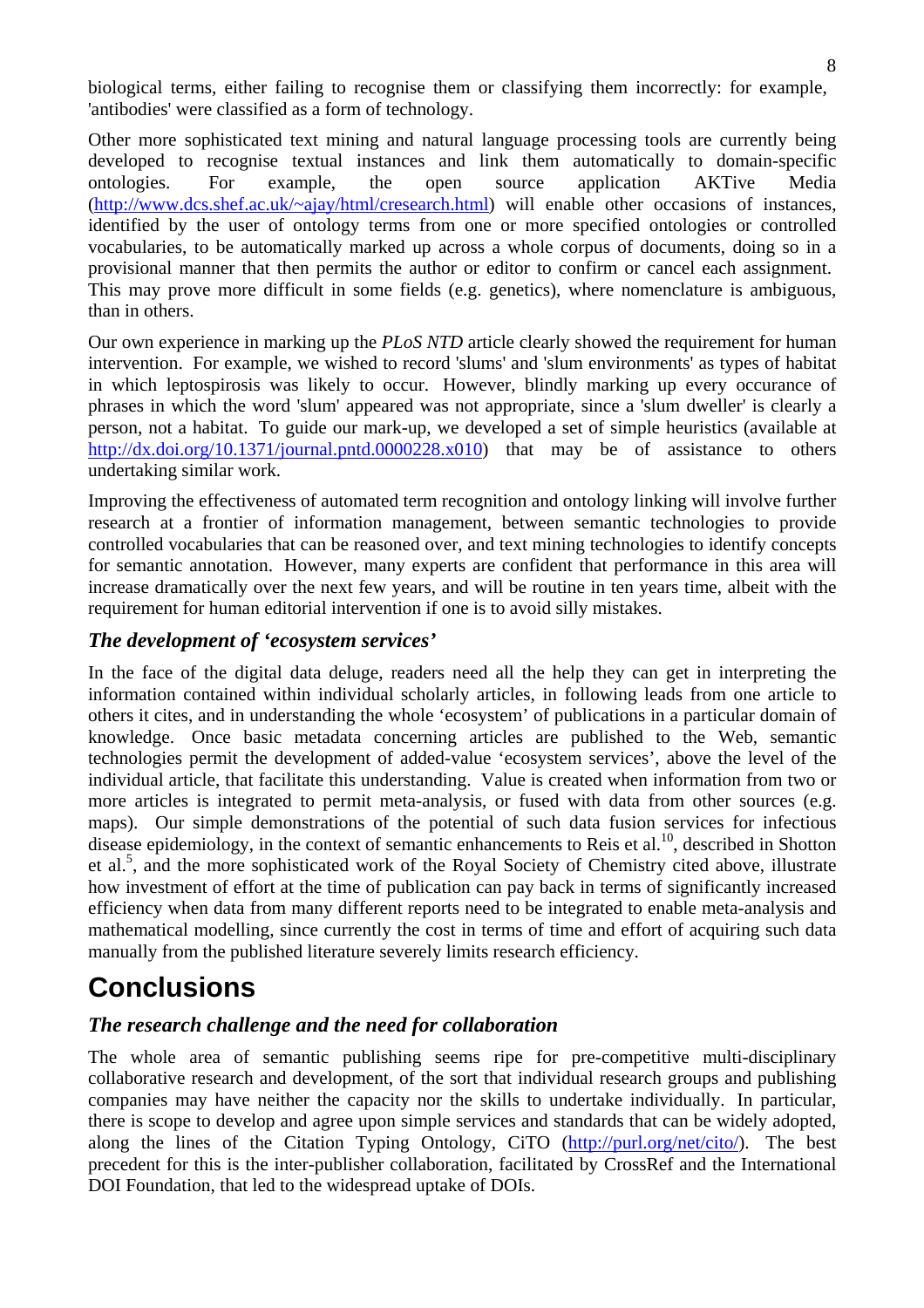#### *Principles for semantic publishing*

While publishers may be anxious about the commitment involved in full-blown semantic enrichment of journal articles, it is important to emphasise the benefits of an agile incremental approach, and the value of quick wins, such as the inclusion of DOIs that actually link out to the referenced article, and of publishing downloadable datasets in the form of Excel spreadsheets rather than images. Starting experimentally with a single journal is almost certainly wiser than waiting until technology makes it easy to enhance all one's journals, since technologies will continue to evolve and experience gained will prove invaluable. Interaction with academic editors and research contributors will be essential to ensure the enhancements under consideration meet real user requirements and relieve existing pain points. Just getting data out there onto the Web is a primary virtue, and the essential prerequisite for the development of the ecosystem services discussed above. Available standards should be adopted where possible, but if no pre-existing standards exist, it will pay just to do whatever seems most sensible and wait for standards to emerge. Technological advances will make tasks progressively easier, particularly if open standards and open source tools are used, since the collaborative nature of their development leads to rapid progress once adopted. Finally, the next decade will see raw text decreasing in value, with a corresponding increase in the value of semantic services that will help readers to find actionable data, interpret information and extract knowledge. Cross-disciplinary communication and linking are drivers of innovation, and publishers who continue to offer traditional 'text' journals, whether these be in print or on line, will lose out.

### *Six rules for semantic publishers*

- 1. Start simply and improve functionality incrementally.
- 2. Expect greater things of your authors.
- 3. Exploit your existing in-house skills fully.
- 4. Use established standards wherever possible.
- 5. Publish raw datasets to the Web.
- 6. Release article metadata, particularly reference lists, in machine-readable form.

### *The future of semantic publishing*

It is inevitable that the trends already seen towards semantic publishing will increase, as new methodology makes this easier. Early adopters of semantic publishing will benefit by enhancing the desirability of their journals, leading to increased paper submissions, greater readership, and higher impact factors. Use of the Web as the platform, together with cooperative sharing of metadata and citation information, will create new business opportunities in the form of added-value services. Researchers will benefit from better, faster, cheaper access to data related to publications, enhancing the capacity for *in silico* meta-research.

One famous view of progress in the on-line world is that attributed to John Gilmore: 'The Internet treats censorship as damage, and routes around it.'In this view, journals that fail to provide the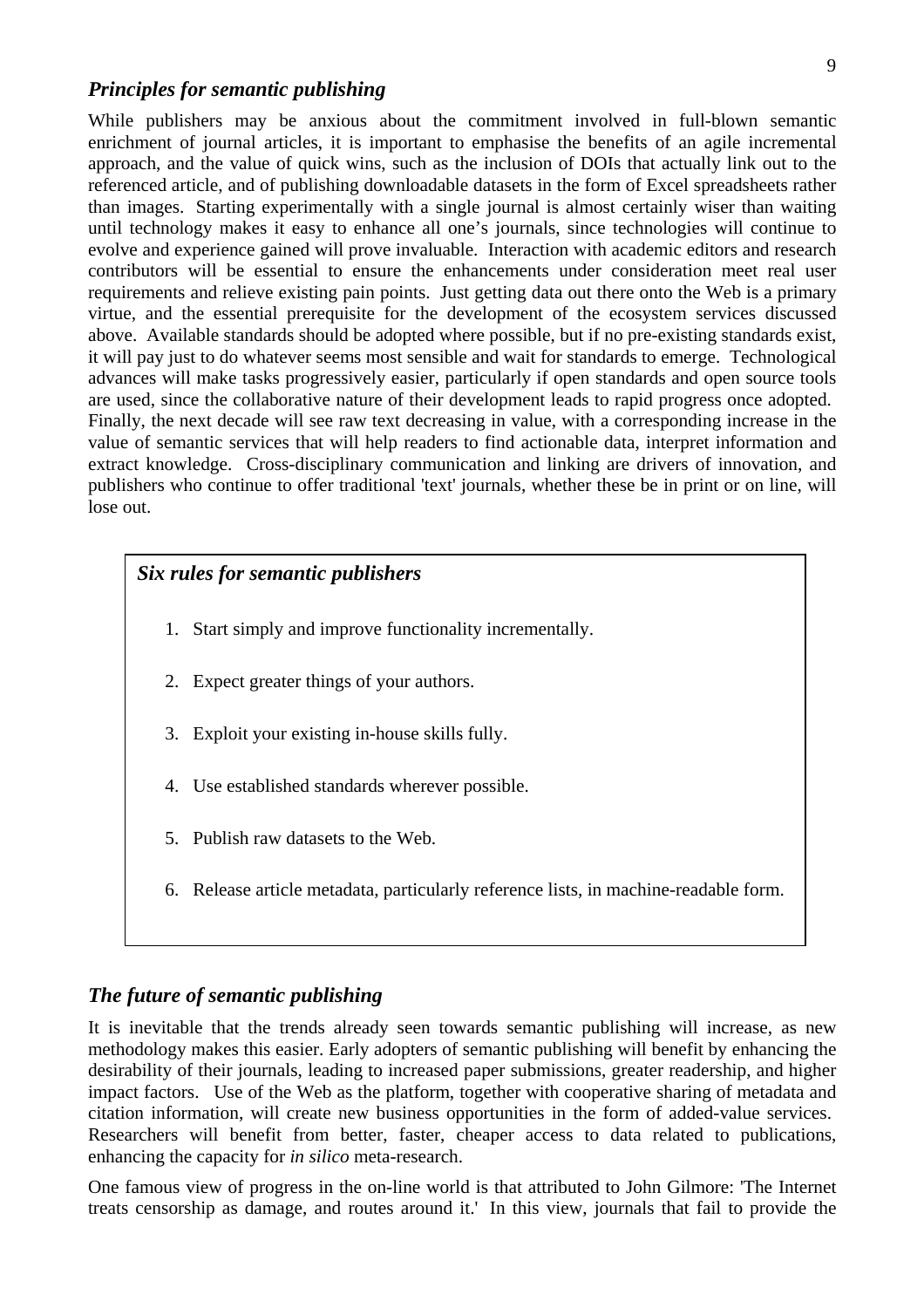quality and depth of information that readers come to expect, will become increasingly marginalized, as the readers go elsewhere on the Web to find it. However, the selected examples given above, of what publishers are already doing in terms of semantic publishing, show that the peer-reviewed article is far from dead, and set gold standards for other publishers to follow. They show that the publishing industry has no intention of being left behind, and demonstrate that what is possible in the field of semantic publishing is limited only by one's imagination.

# **Acknowledgements**

I thank my colleagues Graham Klyne, Alistair Miles, Katie Portwin and Jun Zhao for stimulating discussions that have influenced my thinking on these matters.

*Funding*: This work received no specific external funding.

# **References**

1 Berners-Lee, T. Weaving the Web: The Original Design and Ultimate Destiny of the World Wide Web by its Inventor, Harper Collins, 1999. Available at http://www.harpercollins.com/books/9780694521258/Weaving the Web/index.aspx.

2 Berners-Lee, T., Hendler, J. and Lasilla, O. (2001) The Semantic Web. *Scientific American* 284(5): 35-43. Available at URL http://www.sciam.com/article.cfm?id=the-semantic-web.

3 Shadbolt, N., Hall, W. and Berners-Lee, T. (2006) The Semantic Web Revisited. *IEEE Intelligent Systems* 21(3): 96-101. DOI: 10.1109/MIS.2006.62.

4 Evans, J. A. (2008) Electronic publishing and the narrowing of science and scholarship. *Science* 321: 395-399. DOI: 10.1126/science.1150473.

5 Shotton, D., Portwin, K., Klyne, G. and Miles, A. (2009) Adventures in semantic publishing: exemplar semantic enhancement of a research article (submitted for publication). Preprint available at

http://purl.org/net/semanticpublication/Shotton et al PLoS enhancement report.pdf.

6 Seringhaus, M. R. and Gerstein, M. B. (2007) Publishing perishing? Towards tomorrow's information architecture. *BMC Bioinformatics* 8: 17. doi:10.1186/1471-2105-8-17.

7 Gerstein, M., Seringhaus, M. and Fields, S. (2007) Structured digital abstract makes text mining easy. *Nature* 447: 142.

8 Seringhaus, M. and Gerstein, M. (2008) Manually structured digital abstracts: A scaffold for automatic text mining. *FEBS Letters* 582: 1170. doi:10.1016/j.febslet.2008.02.073.

9 Taylor, C. F., Field, D., Sansone, S.-A., Aerts, J., Apweiler, R. and Ashburner, M. (2008) Promoting coherent minimum reporting guidelines for biological and biomedical investigations: the MIBBI project. *Nature Biotechnology* 26(8): 889-896. doi:10.1038/nbt.1411.

10 Reis, R. B., Ribeiro, G. S., Felzemburgh, R. D. M., Santana, F. S., Mohr, S., Melendez, A. X. T. O., Queiroz, A., Santos, A. C., Ravines, R. R., Tassinari, W. S., Carvalho, M. S., Reis, M. G. and Ko, A. I. (2008) Impact of environment and social gradient on *Leptospira* infection in urban slums *PLoS Neglected Tropical Diseases* 2(4): e228. doi:10.1371/journal.pntd.0000228.

11 Weiss, P. (2002). Borders in cyberspace: conflicting public sector information policies and their economic impacts. U. S. Department of Commerce, National Oceanic and Atmospheric